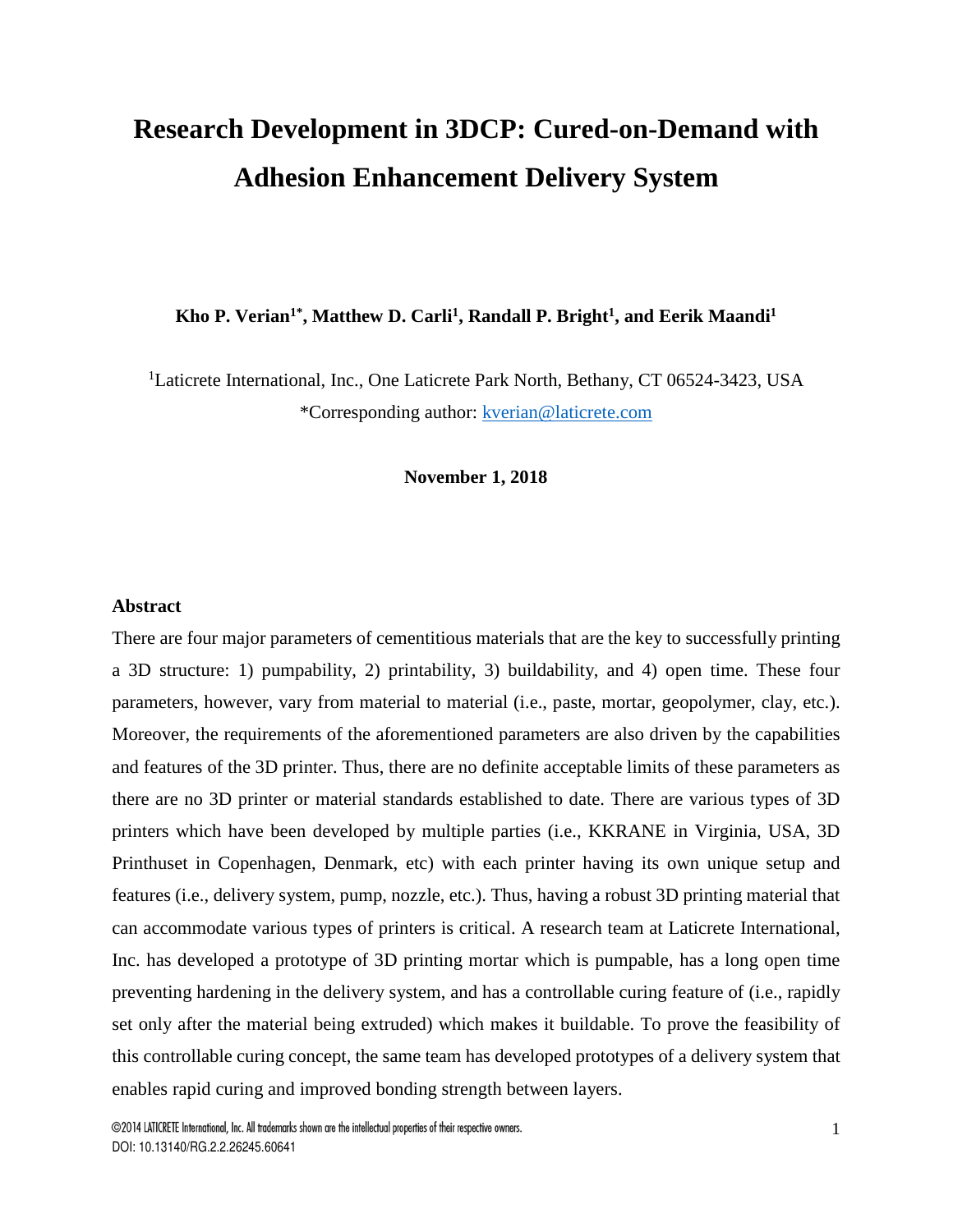# **1. Introduction**

In recent years, innovation in construction has led to more efficient, safer, and greener structures. One of the leading innovations in the area of digital fabrication and automation is building structures via 3D printing or also known as 3D construction printing (3DCP), rapid prototyping (RP) and additive manufacturing (AM). 3D printing is defined as the process of joining materials layer by layer to build objects from 3D model data [1]. In this technique, the target structure is manufactured layer by layer, based on a digital model where the material is deposited at the coordinate defined in the model [2]. Started in the 1980s, 3D printing had been successfully applied in a wide range of applications including modern product development [3], prototyping [4], aerospace and automotive industries, biomedical [5], consumer and food [6].

The application of 3DCP technique in construction enables customization of structure elements including walls, beams, columns, floors, panels, partitions, and façades with unique designs and dimensions [7–9]. This method is also reported to be more efficient in terms of the time [10–12], cost [7,10,11,13], material [7,10,11,13], and labor [14] as compared to conventional construction methods. Moreover, 3DCP promotes a safer work environment through the elimination of dangerous situations, such as the installation of structural elements at high elevations [10]. These potentials have been the main forces behind the rapid development of 3DCP in the past decade. To contribute in the area of 3DCP, a research team at Laticrete International, Inc., has developed a prototype of 3D printing mortar and a delivery system that enables the material to set rapidly after the extrusion process. Moreover, the team also developed a delivery system that can improve the interlayer bonding strength between layers.

#### **2. Key features of 3D printing materials**

The scope of this section is limited to the four key features that were reported to be essential for the 3DCP materials. These features include pumpability [9,15], printability [9] and/or extrudability [8,16], buildability [9,15], and open time [9,15]. Some measurements of these parameters are also discussed briefly in this section.

# **2.1. Pumpability**

Pumpability is defined as the ease and reliability with which material is moved through the delivery system [9]. The pumpability of a material can be assessed by measuring some of its properties in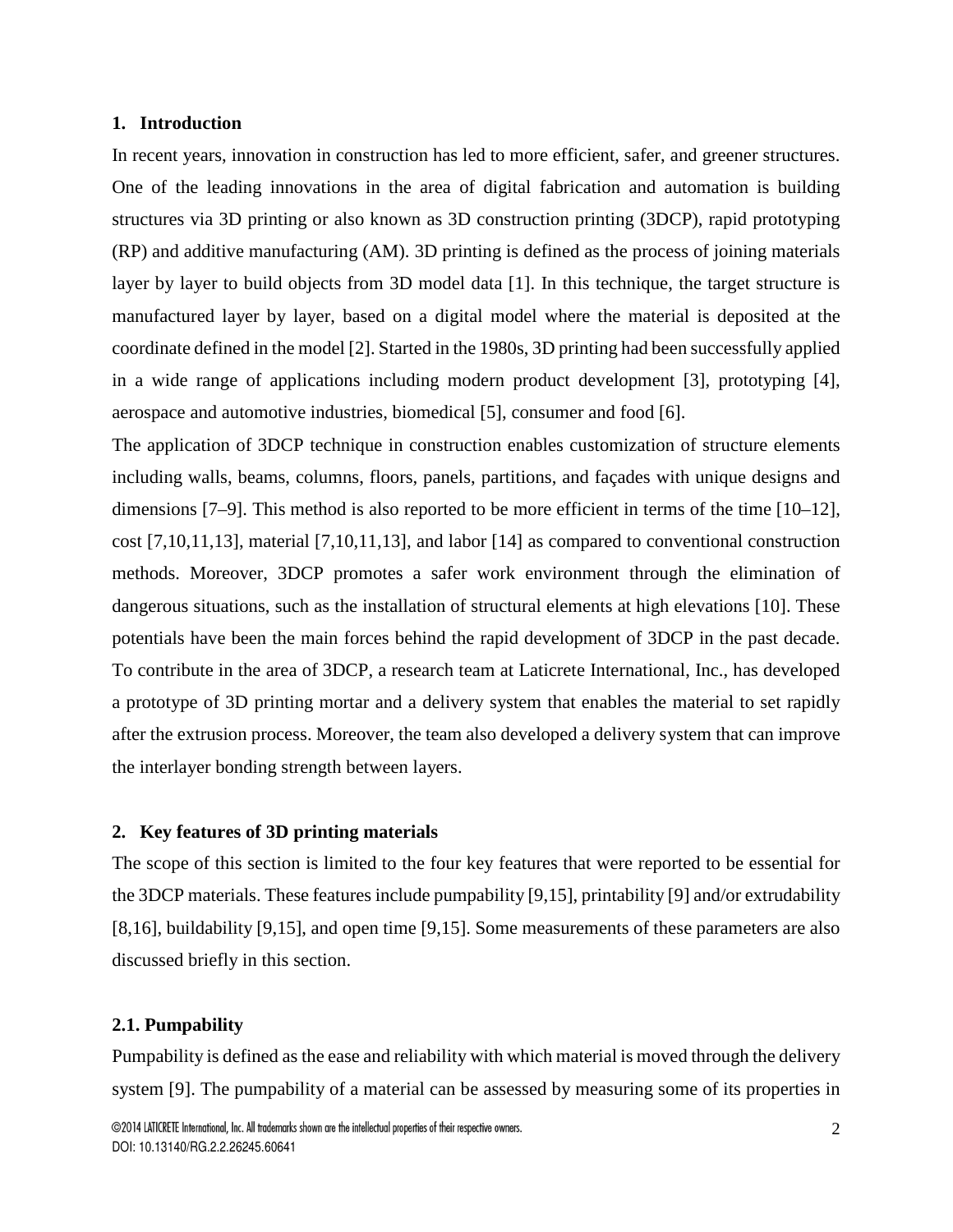a fresh state. In their study, Le at al. [15] found that mortars with a yield stress of 0.3 kPa to 0.9 kPa tend to have desirable pumpability. This finding was in agreement with the results reported by Thrane et al. [17] regarding the yield stresses of pumpable and extrudable self-consolidated concrete (SCC) which are 0.59±0.08 kPa (for mixes with CEM I and fly ash) and 0.27±0.03 kPa (for mixes containing CEM I and limestone filler). Moreover, Thrane et al. [17] also reported the plastic viscosities of the SCC mixes which are  $38.7\pm4.5$  Pa.s (for CEM I + fly ash mixes) and  $21.1 \pm 2.4$  Pa.s (for mixes with CEM I and limestone powder).

#### **2.2. Printability and/or extrudability**

Lim et al. [9] defined printability of a 3D printing material as its easiness and reliability to be deposited through a deposition device. Another term which is close to printability is extrudability. Extrudability is defined as a parameter that reflects a materials ability to be protruded as a continuous filament through a nozzle [8]. In their study, Ma et al. [8] evaluated the extrudability of their materials via the continuity and the stability of the extruded paste through a  $8\times8$  mm<sup>2</sup> printing nozzle. The total length of the tested filament is 2,000 mm which was stacked in layers 250 mm in length [8]. By this method, a good extrudability is characterized by the length of the filament that can be extruded continuously (no breaking) and the ability of the material to maintain its stability (no segregation, no bleeding, no clogging) when being extruded through a smaller size of nozzle [8]. Le et al. [15] assessed the extrudability of their materials by evaluating the stability and continuity of filaments which were extruded through a 9 mm diameter nozzle. The material is defined as extrudable if a total length of 4,500 mm can be successfully deposited without a blockage or fracture [15].

### **2.3. Buildability**

In the context of 3DCP, the buildability of a material is defined as its resistance to deformation under load when it is not fully cured [9]. This property is essential considering that in 3DCP, the filaments are stacked layer-by-layer by which the bottom layer sustains the weight of the upper layers. When the structure is built in a vertical orientation, as the height of the build increases, the self-weight that is sustained by the bottom layer increases [18]. It is a common practice to maintain a constant layer height during printing without considering the potential deformation of the lower layers which are compressed by the self-weight of its upper layers [18]. As this deformation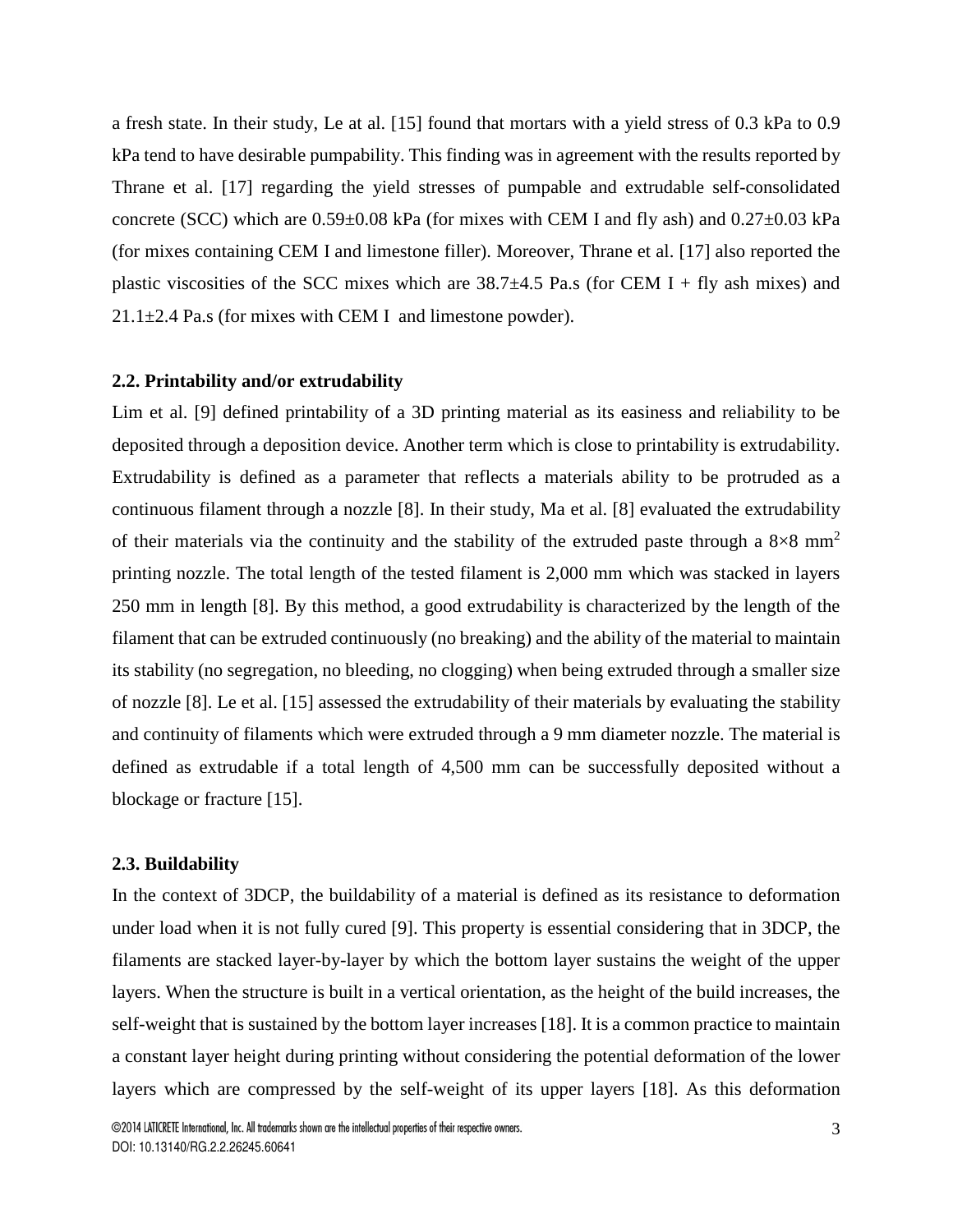progresses, the distance between the nozzle and the working surface increases, changing the shape of the extruded filament and contact area between the layers which potentially affects the adhesion between layers [19]. The extent of this occurrence leads to a collapsed structure [15]. There are two approaches that are suggested to alleviate this issue: 1) dynamic adjustment of the nozzle height during printing and [20], 2) increase the hardening rate which potentially could be done by injecting accelerator prior to extrusion. This will speed up the hardening process and increase the capacity of the lower layer in sustaining loads. One of the methods used to assess the buildability of fresh mortar is quantifying the number of filament layers that can be built up without noticeable deformation of the lower layers [15]. In their study, Lee et al. [15] found that the optimum buildability was achieved by a mix with a 0.55 kPa shear strength that could built up to 61 layers without collapsing. It needs to be noted that shear strength is not the only parameter that determine the buildability of a material.

# **2.4. Open time**

The open time of a material is time interval when the aforementioned properties (i.e., pumpability, printability, and buildability) are consistent within the acceptable tolerances [9]. The end of open time is marked by the disruption in the extrusion process of the filament (i.e., the filament breaks) [8].

# **3. Cure-on-demand and interlayer bonding improvement systems**

A prototype of cure-on-demand or controllable curing 3D printing mortar has been developed by a research team at Laticrete International, Inc. To accommodate this cure-on-demand concept, the team developed a delivery system which allows an accelerator to be delivered close to the tip of the nozzle. Moreover, the team also developed a system which enables a primer to be sprayed between layers to improve its bonding strength.

#### **3.1. Cure-on-demand system**

The set time of a material plays an important role in 3D printing cementitious materials. Sufficient open time (before the material starts gets too hard and becomes unpumpable) is required to prevent potential clogging in the delivery system (i.e., hose, pump, extruder). On the other hand, the material is expected to cure shortly after it is extruded from the delivery system. This behavior of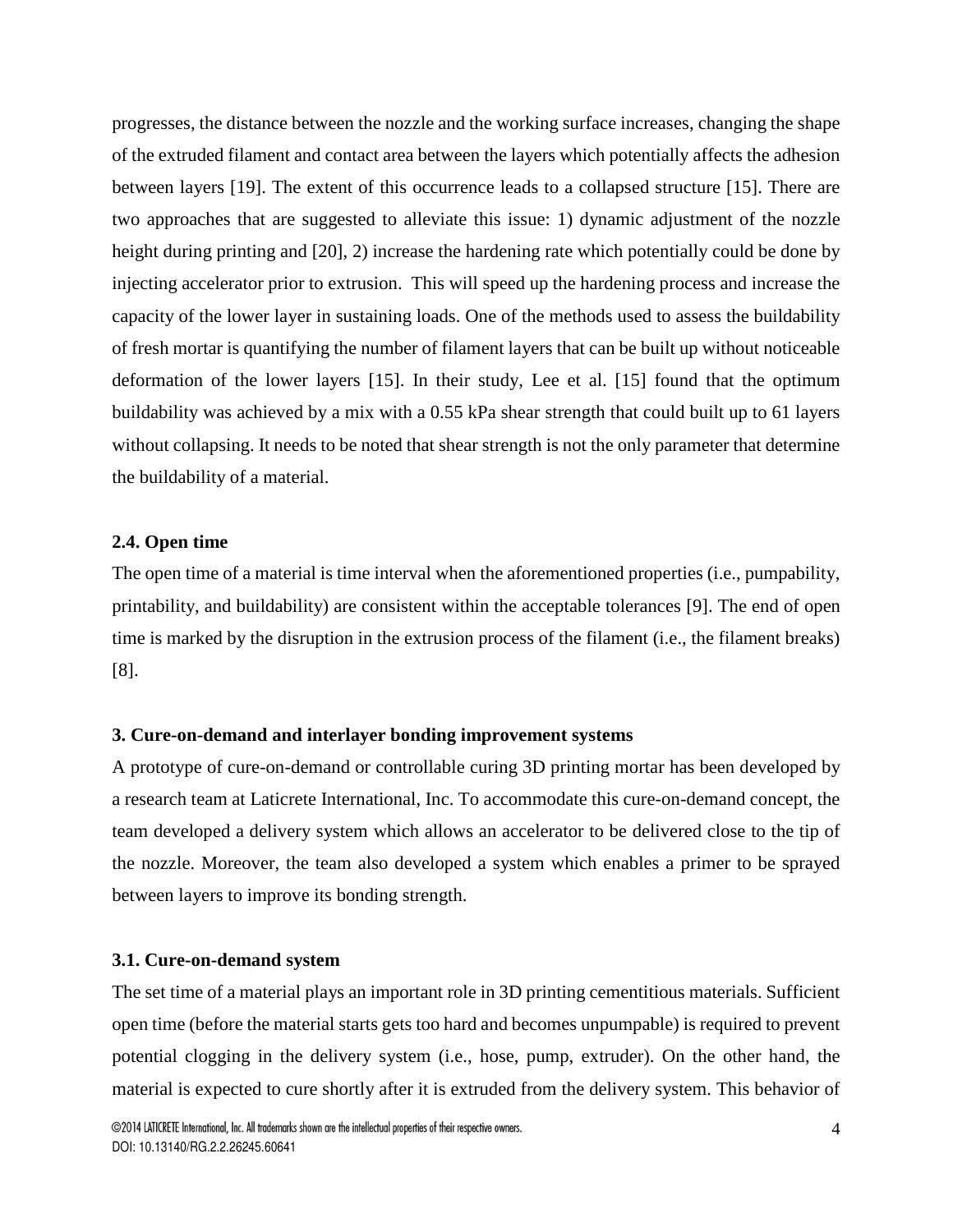the material, to cure rapidly once extruded from the nozzle, is beneficial to assure that the material will have sufficient strength to sustain the upper layers. To address this challenge, Laticrete's team has developed a material and a delivery system which allows rapid curing (initial set within 5-20 minutes as per ASTM C226 [21]) after the material leaves the nozzle. The prototype 3D printing mortar that was developed by Laticrete's team has a long open time (more than one hour for the suggested range of water) and can be rapidly cured when it is mixed with an accelerator component. For this work, the team developed a delivery system (named prototype X1), which enables the mixing of the two components prior to extrusion. Prototype X1 consists of two channels (one for the mortar and a small channel to deliver the accelerator) and a static mixer. The 3D model and the prototype X1, developed by Laticrete's team, are presented in Figure 1 (A) and (B), respectively. The prototype X1 shown in Figure 1 (B), was conventionally 3D printed by the team.



Figure 1. (A) A 3D model and (B) Prototype  $X1$  – part of delivery system with accelerator channel and static mixer developed by Laticrete's team

By utilizing the prototype X1 as part of the delivery system as shown in Figure 1 (B), where the mortar is mixed with an accelerator close to the extruder tip, the set time of the printed mortar can be controlled by adjusting the amount and the concentration of the accelerator. As the mortar cures (as designed, within minutes after being extruded), its capacity in sustaining load imposed by the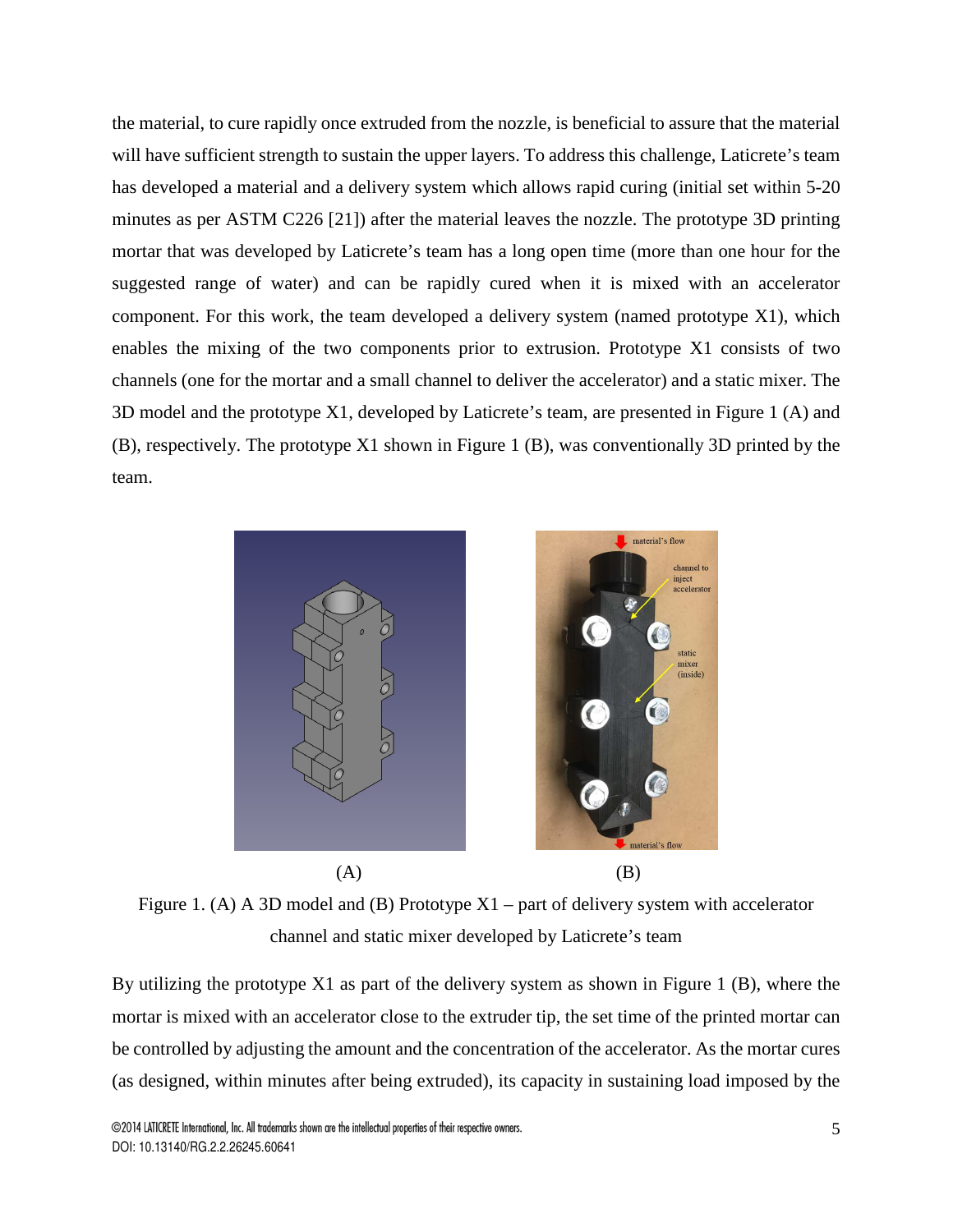upper layers increases and thus, minimizes or eliminates deformation. This method, to a large extent, will negate the deformation under self-weight (especially those bottom layers) which has been reported as one of the challenges in the 3D printing-cementitious area [18]. This method also will enable a continuous printing process, since it eliminates the delay time for the bottom layer to cure. The possible drawback of this method, which is yet to be confirmed, is the potential reduced adhesion between layers. To address this issue, the team has developed a system which enables improved bonding strength between layers. The adhesion improvement method is discussed in section 3.2.

#### **3.2. Interlayer adhesion improvement method**

The process of 3DCP, where the structure is built by printing layer-by-layer of cementitious filaments (i.e., mortars), imposes a concern on the adhesion strength between layers. As the delay time between the placement of two consecutive layers increases, the adhesion (between those two layers) decreases [19,22]. This is due to the formation of cold joints which can occur when significant surface moisture of the previous layer is lost due to evaporation and chemical reaction. A study by Sanjayan et al. [13] indicated that the inter-layer bonding strength is related to the surface moisture. However, the result in this study [13] is in contrast to the widely held trend where the inter-layer bonding strength decreases as the delay time increases [22]. Laticrete's team has developed a 3DCP delivery system, which will enable improved the bonding strength between layers. This is accomplished by adding a channel which delivers (sprays) primer, a liquid chemical that is used to increase the bonding strength between substrate and underlayment, on the top of the mortar filament prior to the delivery of the next layer. This channel can be designed in such a way that it will move and spray the primer ahead of the printing nozzle which dispenses the mortar. The schematic of this part of the 3D printing delivery systemis presented in Figure 2.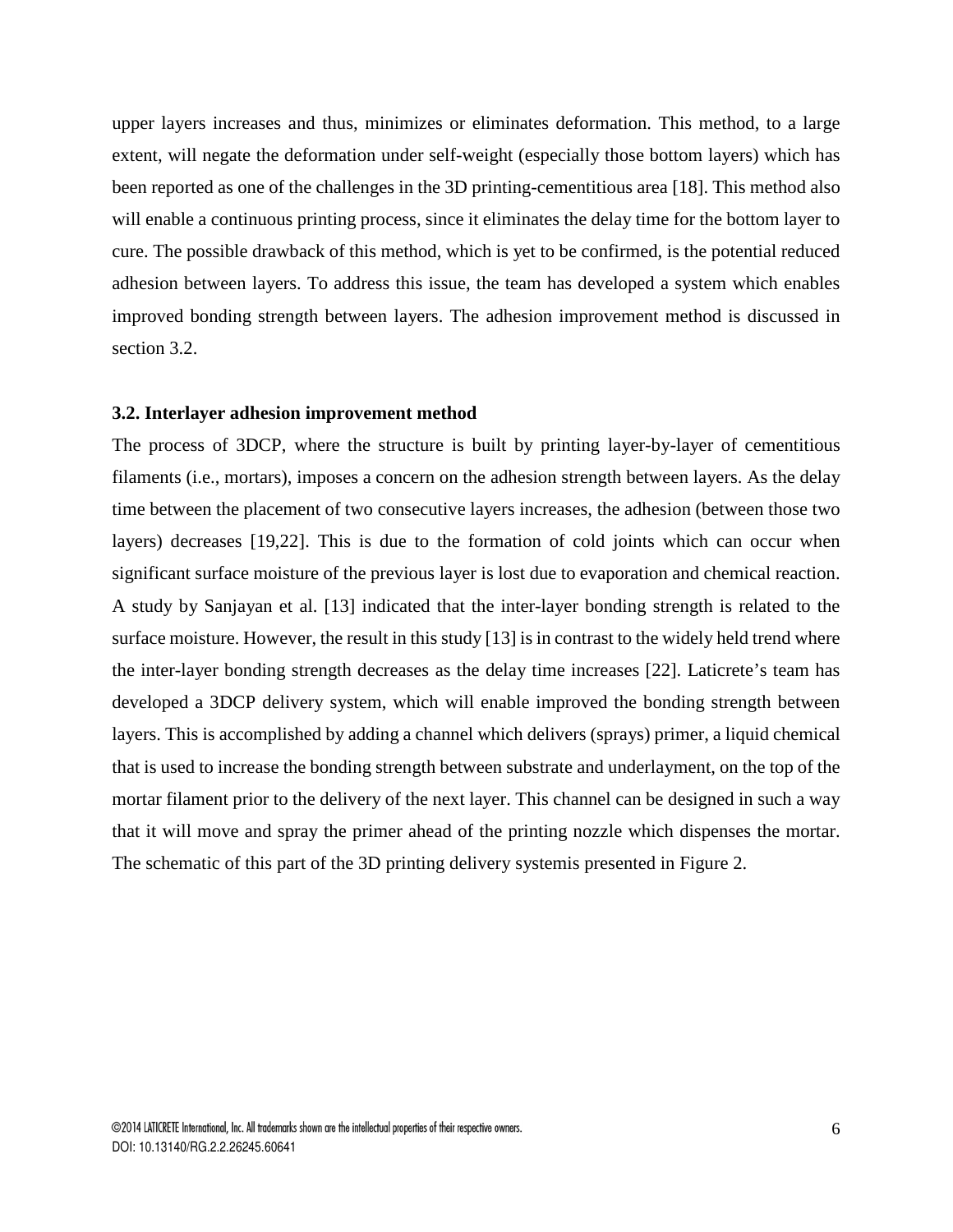

Figure 2. A schematic of cure-on-demand 3D printing mortar with adhesion enhancement delivery system

# 4. **Summary and future work**

The two systems, cure-on-demand, and interlayer adhesion improvement systems, developed by the team at Laticrete International, Inc., have the potential of addressing the challenges in 3DCP related to the setting time and buildability. As per date, the assessment of the feasibility of these two systems is still ongoing.

#### **Acknowledgements**

The works are supported by Laticrete International, Inc. All experiments and designs were conducted at The Lillian R. Rothberg Research Center, One Laticrete Park North, Bethany, CT 06524-3423, USA.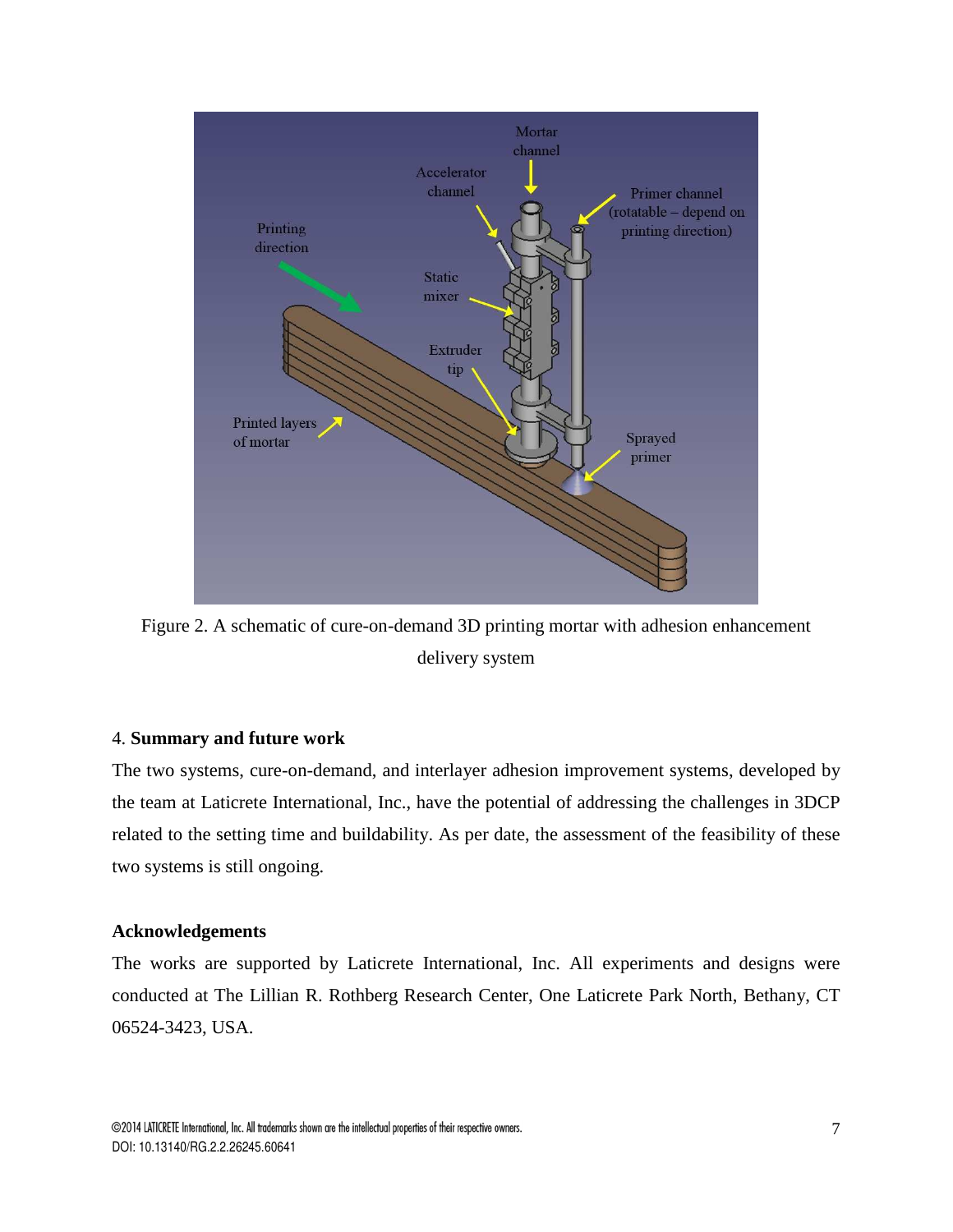# **References**

- [1] American Society for Testing and Materials, ASTM F2792 10 Standard Terminology for Additive Manufacturing Technologies, 2012.
- [2] Y.W.D. Tay, B. Panda, S.C. Paul, N.A. Noor Mohamed, M.J. Tan, K.F. Leong, 3D printing trends in building and construction industry: a review, Virtual Phys. Prototyp. 12 (2017) 261–276. doi:10.1080/17452759.2017.1326724.
- [3] R. Hague, I. Campbell, P. Dickens, Implications on design of rapid manufacturing, J. Mech. Eng. Sci. 217 (2003) 25–30.
- [4] Y. Chen, D.W. Rosen, Geometric Tailoring: A Design for Manufacturing Method for Rapid, J. Mech. Des. 126 (2004) 571–580. doi:10.1115/1.1758250.
- [5] M.A. Evans, R.I. Campbell, M.A. Evans, R.I. Campbell, A comparative evaluation of industrial design models produced using rapid prototyping and fabrication techniques, Rapid Prototyp. J. 9 (2003) 344–352. doi:10.1108/13552540310502248.
- [6] T. Wohlers, 3D Printing and Additive Manufacturing State of the Industry, 2016. doi:ISBN 978-0-9913332-2-6.
- [7] B. Panda, S. Chandra Paul, M. Jen Tan, Anisotropic mechanical performance of 3D printed fiber reinforced sustainable construction material, Mater. Lett. 209 (2017) 146– 149. doi:10.1016/j.matlet.2017.07.123.
- [8] G. Ma, Z. Li, L. Wang, Printable properties of cementitious material containing copper tailings for extrusion based 3D printing, Constr. Build. Mater. 162 (2018) 613–627. doi:10.1016/j.conbuildmat.2017.12.051.
- [9] S. Lim, R.A. Buswell, T.T. Le, S.A. Austin, A.G.F. Gibb, T. Thorpe, Developments in construction-scale additive manufacturing processes, Autom. Constr. 21 (2012) 262–268. doi:10.1016/j.autcon.2011.06.010.
- [10] B. Nematollahi, M. Xia, J. Sanjayan, Current Progress of 3D Concrete Printing Technologies, in: Proceeding 34th Int. Symp. Autom. Robot. Constr., 2017: pp. 260–267.
- [11] R.A. Buswell, R.C. Soar, A.G.F. Gibb, A. Thorpe, Freeform Construction : Mega-scale Rapid Manufacturing for construction, 16 (2007) 224–231. doi:10.1016/j.autcon.2006.05.002.
- [12] A. Perrot, D. Rangeard, E. Courteille, 3D printing of earth-based materials: Processing aspects, Constr. Build. Mater. 172 (2018) 670–676.